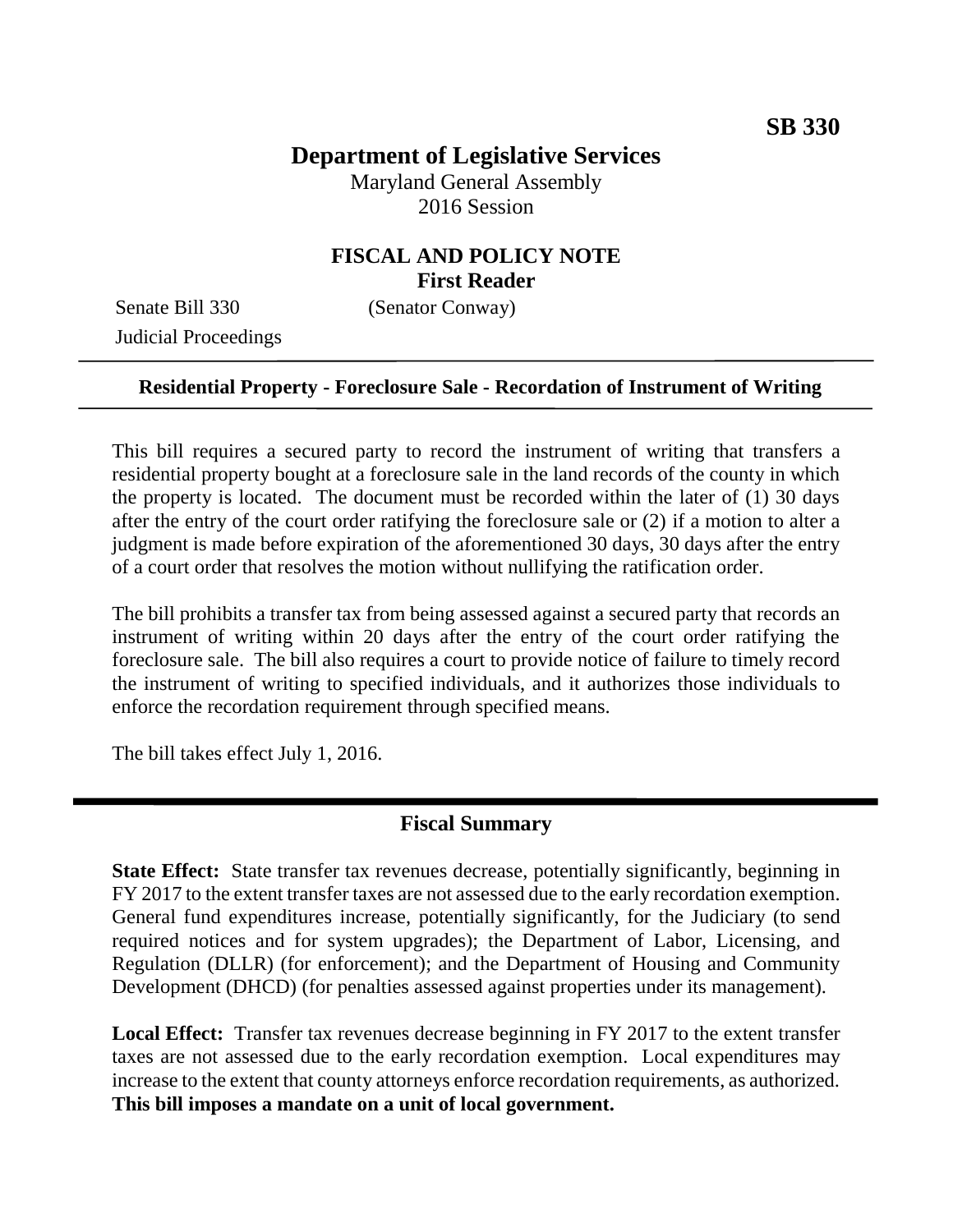**Small Business Effect:** Potential meaningful impact on small businesses that purchase foreclosed properties to improve and resell them, due to the bill's shortened recording period and the creation of a cause of action for failure to meet the bill's requirements.

### **Analysis**

#### **Bill Summary:**

*Notice of Failure to Record Instrument of Writing:* If a secured party fails to timely record an instrument of writing, the court is required to send a notice to (1) the Commissioner of Financial Regulation; (2) the county attorney for the county in which the property is located; and (3) the last known address of the mortgagor or grantor of mortgage or deed of trust on the property. The notice must include the date of the final ratification of the foreclosure sale, and it must be sent to the mortgagor or grantor by certified mail, postage prepaid, return receipt requested.

After receiving notice of failure to timely record, the commissioner may enforce the recordation requirement by exercising the authority provided under the Financial Institutions Article. The county attorney may enforce the recordation requirement as authorized by law. In addition to any other action authorized by law, the mortgagor or grantor may bring an action for damages incurred as a result of any violation of the recordation requirement, including an award from the court for a penalty up to \$2,500 plus reasonable attorney's fees and costs.

The recordation and notice of failure to record provisions do not apply when the foreclosure sale was subject to (1) a pending appeal of the ratification order; (2) a bankruptcy stay; or (3) an unexpired right of redemption in favor of the United States or any agency or department of the United States.

*Notice to the County Supervisor of Assessments:* The bill also alters the requirement in existing law that a purchaser of residential property sold in an action to foreclose a mortgage or deed of trust on the property provide a copy of the court order ratifying the foreclosure sale to the supervisor of assessments for the county in which the residential property is located. The copy must be provided by the later of (1) 45 days, instead of 60 days, after the entry of the court order ratifying the foreclosure sale or (2) if a motion to alter a judgment is made before expiration of the aforementioned 45 days, 30 days after the entry of a court order that resolves the motion without nullifying the ratification order.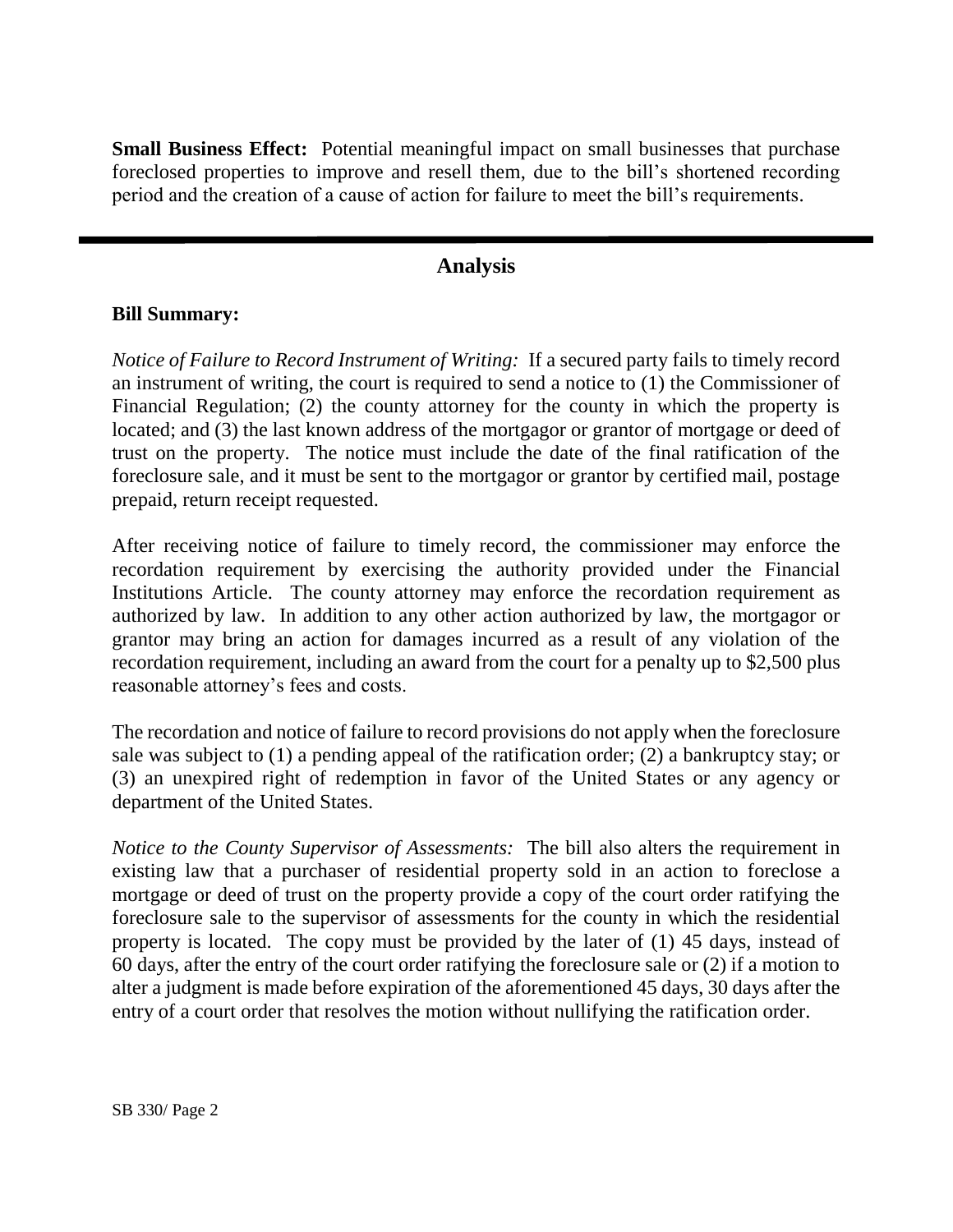## **Current Law:**

*Post-sale Procedures:* Under the Maryland Rules, within 30 days after a foreclosure sale of property, the person authorized to make the sale must file a complete report of the sale with the court. A party or the holder of a subordinate interest in the property may file exceptions to the sale. The court must ratify the sale if (1) the time for filing exceptions has expired and exceptions to the report either were not filed or were filed but overruled and (2) the court is satisfied that the sale was fairly and properly made. Upon ratification of the sale, the court may refer the matter to an auditor to state an account.

At any time after the sale and before final ratification of the auditor's report, any person claiming an interest in the property (or in the proceeds of the sale of the property) may file an application for the payment of that person's claim from the surplus proceeds of the sale. For owner-occupied residential property, a secured party, or any appropriate party in interest, may file a motion for a deficiency judgment within three years after the final ratification of the auditor's report, if the proceeds of the sale, after deducting all costs and expenses allowed by the court, are insufficient to satisfy the debt and accrued interest. The filing of this motion is the sole post-ratification remedy available to a secured party or a party in interest for breach of a covenant under a deed of trust, mortgage, or promissory note that is secured by owner-occupied residential property.

*Recordation of Deed:* Generally no deed may pass or take effect unless it is executed and recorded. No deed, mortgage, or deed of trust may be recorded unless it meets the requirements specified by statute relating to form, necessary attached documents, and payment of taxes. Included in the necessary attached documents must be a copy of the deed for submission to the State Department of Assessments and Taxation (SDAT). The supervisor of assessments must transfer ownership of property in the assessment records upon receipt of this copy of the deed.

The proper jurisdiction for recording all deeds is the county in which the land is located. If the land is located in more than one county, the deed must be recorded in all such counties. After any document has been recorded in one county, a certified copy of the recorded document may be recorded in any other county.

*Notice to County Supervisor of Assessments:* A purchaser of a foreclosed property is required to provide a copy of the court order ratifying the foreclosure sale to the county supervisor of assessments within a specified number of days. This process alerts SDAT to the transfer of ownership before a deed is recorded, which enables SDAT to extinguish certain tax credits that are not otherwise available to secured party financial institutions who purchase foreclosed homes.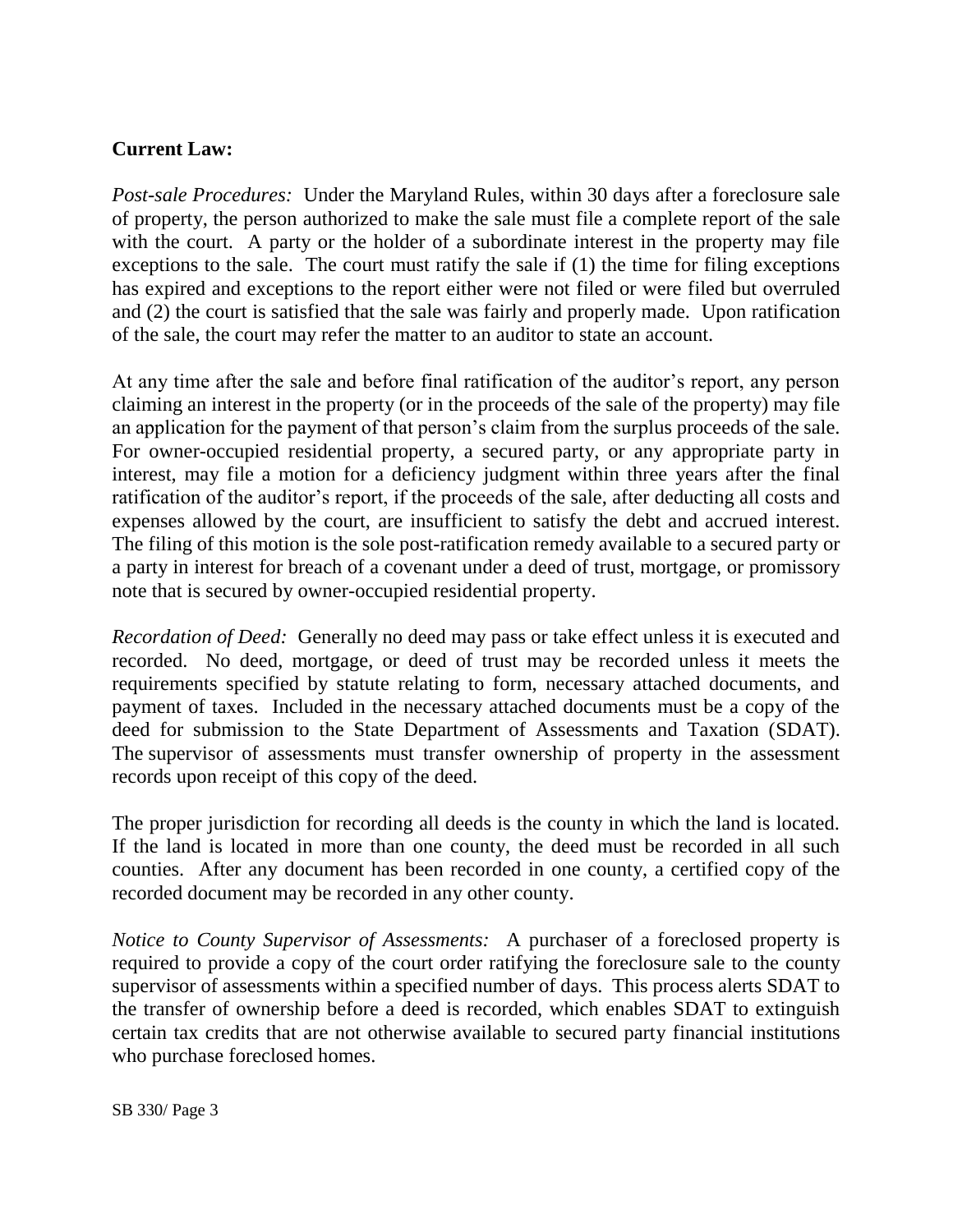*Commissioner of Financial Regulation:* The Commissioner of Financial Regulation has the authority under the Financial Institutions Article to conduct investigations, issue subpoenas, issue orders to correct, convene hearings, and issue final cease and desist orders. The commissioner may also fine violators of applicable law up to \$1,000 for the first offense and up to \$5,000 for each subsequent offense. The commissioner's orders may be appealed to the circuit court.

**Background:** The State and most counties impose a transfer tax. The State transfer tax rate is 0.5% of the consideration payable for an instrument of writing conveying title to, or a leasehold interest in, real property (0.25% for first-time Maryland homebuyers). In some jurisdictions, a local property transfer tax may be imposed on instruments transferring title to real property. A distinction is made in the local codes between instruments transferring title such as a deed and certain leaseholds and instruments securing real property such as a mortgage.

County governments collected \$350.7 million in local transfer taxes in fiscal 2014, and they are expected to collect \$377.8 million in fiscal 2015 and \$382.6 million in fiscal 2016. **Exhibit 1** shows estimated local transfer tax collections for fiscal 2014 through 2016.

**State Fiscal Effect:** State special fund revenues decrease, beginning in fiscal 2017, to the extent transfer taxes are not assessed due to the exemption for recordation within 20 days, as specified in the bill. The amount of the revenue decrease due to the exemption depends on the number of transfers that occur and the amount of consideration associated with each transfer. The number of affected transfers that may occur in any year is not known. As a point of reference, the State transfer tax on a transaction valued at \$250,000 is \$1,250.

#### *Judiciary (Administrative Office of the Courts (AOC))*

General fund expenditures increase for the circuit courts to monitor recording times and to prepare and mail notices. AOC estimates that the total impact of the bill's requirements adds an additional \$18.78 in costs to the court for *each* foreclosure transaction. This estimate includes \$5.15 per transaction for the time required to review and verify any violation of the 30-day recordation requirement, as well as \$9.73 in postage and supplies plus \$3.90 in clerk time for each batch of required notices. AOC advises that the total number of foreclosures in the State during 2015 is not ascertainable, but that Baltimore County has averaged 3,581 foreclosures per year which, *for illustrative purposes only*, could result in an additional \$67,251 in additional costs incurred in Baltimore County alone. The total number of transfers that will require monitoring and the distribution of notices is unknown.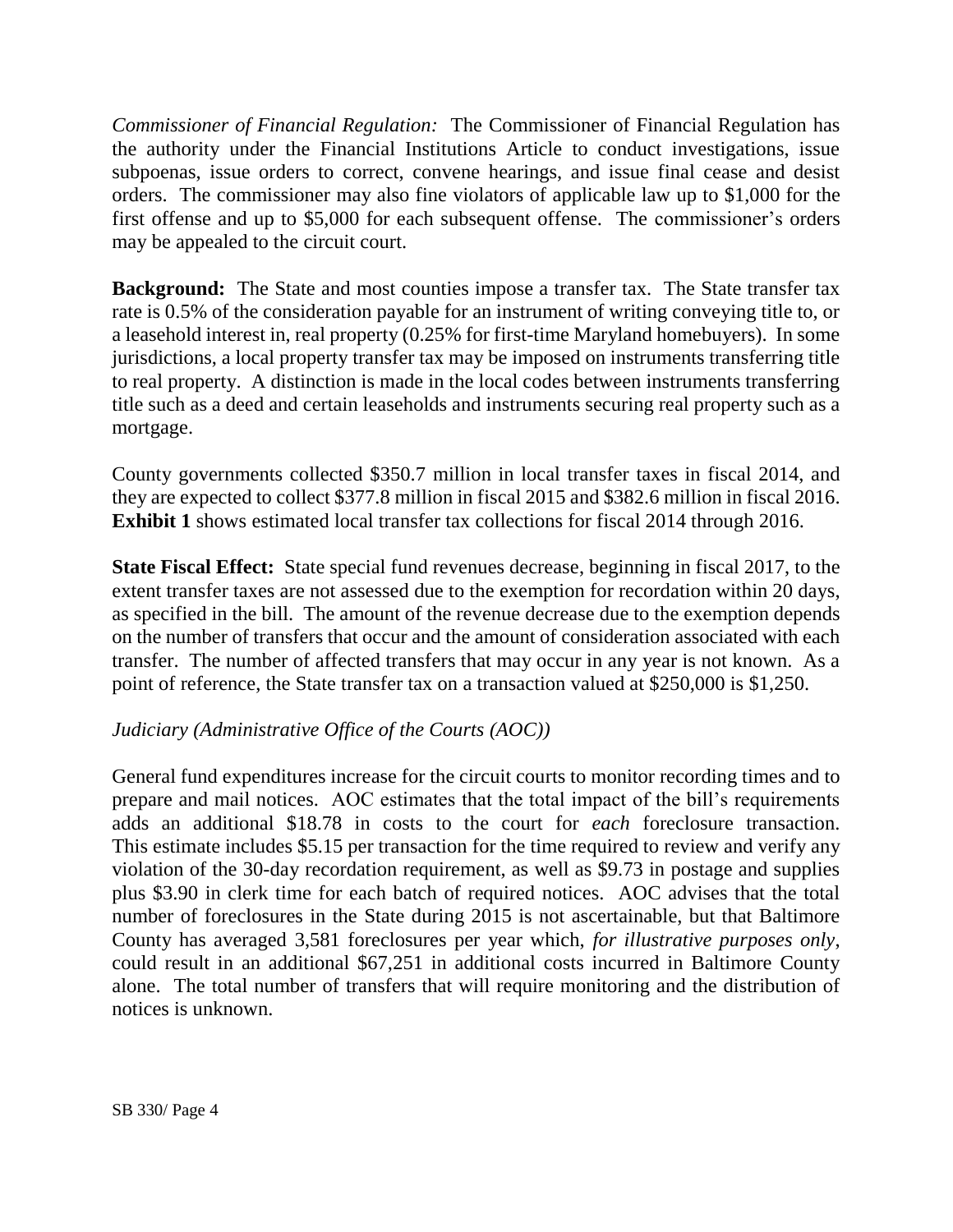AOC also advises that the Judicial Information System (JIS) needs to create an electronic "tickler" program for both the 20-day and 30-day time periods for foreclosure transactions in its case management system, as well as in the e-Recording system in Baltimore County. JIS estimates that the required programing costs are \$30,600. This estimate does not include the case management systems in Montgomery and Prince George's counties. AOC also advises that the cause of action created under the bill for failure to timely file an instrument of writing may lead to an unknown number of additional cases, each of which would require considerable judicial resources to hear and resolve.

### *Department of Housing and Community Development*

DHCD advises that delays in the recordation of DHCD-held properties may result in significant general fund expenditures for accumulated penalties, damages awards, court costs, and legal fees, totaling as much as \$300,000 annually. This estimate is based on the assumption that as many as 45% to 50% of foreclosure transactions are impacted by the bill's requirements. DHCD notes that several jurisdictions in the State take considerably longer than 30 days to record an instrument of writing after it is delivered, with some jurisdictions taking as long as six to nine months. DHCD advises that 65% of its total foreclosure activity occurs in these jurisdictions. DHCD advises that, if the 30-day time limit is applied based on the actual date of recordation, DHCD bears the burden of any penalties or judgements, plus potential damages, court costs, and attorney fees for each applicable transfer that is not timely recorded. DHCD advises that additional penalties may be incurred as a result of third-party purchasers being unable to secure financing within the 30-day window, delaying the recordation of instruments of writing. As the number of transfers that will occur is not known, general fund expenditures increase by a potentially significant amount.

## *Department of Labor, Licensing, and Regulation*

DLLR advises that it requires four additional full-time staff to meet the bill's requirements related to the commissioner's enforcement authority, at a total cost of \$412,629 in fiscal 2017. Based on data from the DLLR Foreclosed Property Registry, approximately 54.6% of foreclosed properties will likely not have an instrument of writing properly recorded within 30 days. With enhanced education about the requirement, DLLR estimates that approximately 4,772 incidents each year could be subject to DLLR investigation and enforcement under the bill. However, the Department of Legislative Services advises that the bill authorizes, but does not require, the commissioner to enforce the recordation requirement by exercising the authority provided under the Financial Institutions Article. As a result, general fund expenditures increase, by a potentially significant amount, to the extent that DLLR undertakes the enforcement of penalty provisions. The receipt of notices from the circuit courts can likely be handled with existing resources.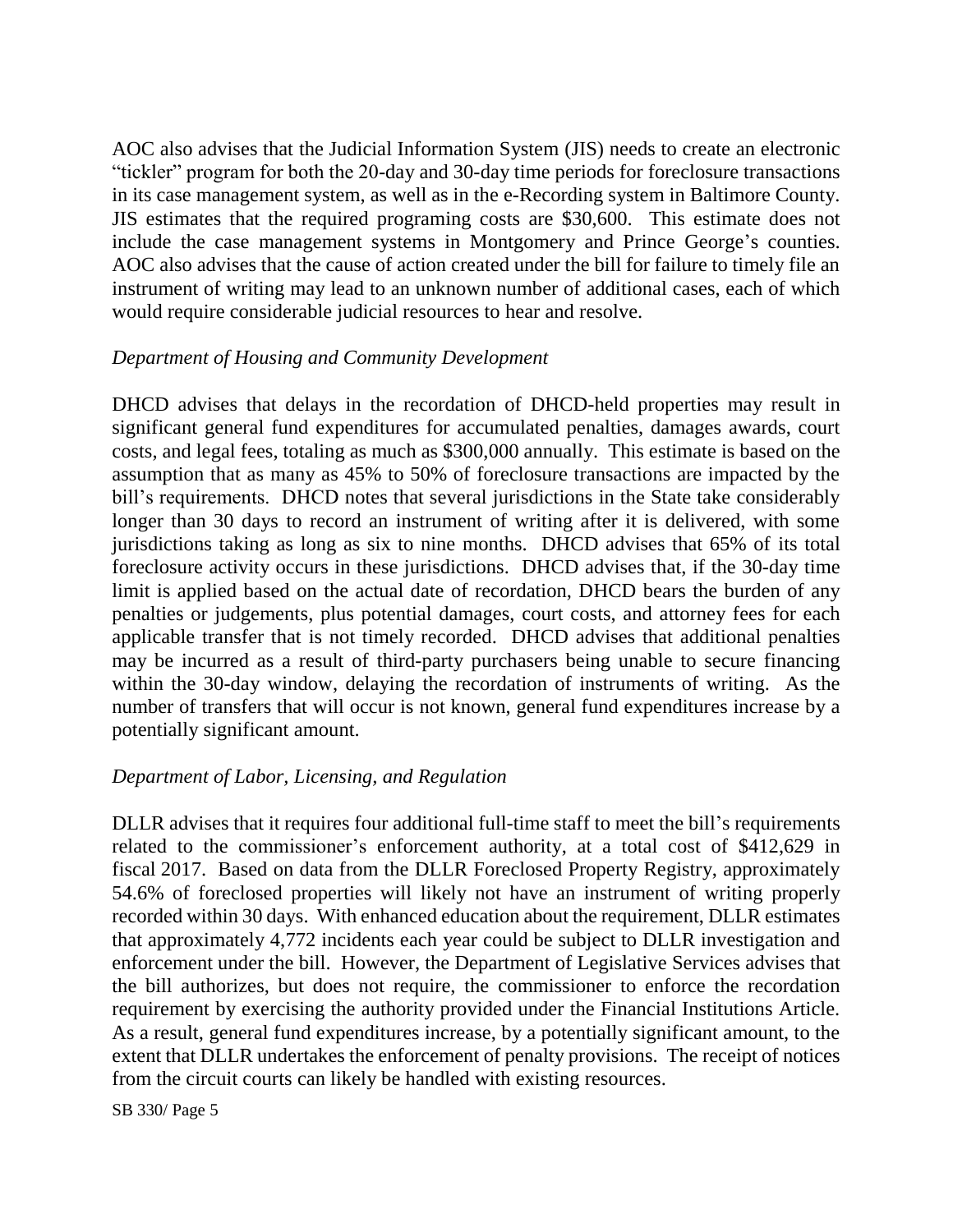**Local Fiscal Effect:** Local transfer tax revenues decrease, beginning in fiscal 2017, due to the bill's prohibition on transfer tax assessments on secured parties in jurisdictions that collect local transfer tax (Baltimore City, as well as Allegany, Anne Arundel, Baltimore City, Caroline, Cecil, Dorchester, Garrett, Harford, Howard, Kent, Montgomery, Prince George's, Queen Anne's, St. Mary's, Talbot, Washington, and Worcester counties). The amount of the revenue decrease due to the exemption depends on the number of transfers that occur pursuant to the bill, the amount of consideration associated with each transfer, and the tax rate in each jurisdiction. The number of affected transfers that may occur is not known. Additionally, AOC also estimates that Montgomery and Prince George's counties, which do not use the statewide tracking system, will be required to update their own case management systems, at a cost of approximately \$5,760 per system. Finally, as the bill authorizes, but does not require, the county attorney to enforce the recordation requirement, the impact of enforcement on county finances is expected to be minimal.

**Additional Comments:** DLLR advises that it is unclear whether the authority specified under the Financial Institutions Article provides the commissioner jurisdiction over certain entities that may operate as a secured party who is required to timely file an instrument of writing under the bill. For purposes of this analysis, it is assumed that such authority exists.

AOC advises that, under existing law, an instrument of writing cannot be recorded until tax on the transfer has been paid. AOC advises that one clerk of the court interprets § 13-202 of the Tax-Property Article as *requiring* the collection of a transfer tax before the instrument of writing can be recorded. In transactions addressed by the bill, a secured party may operate on both sides, as both the seller and the purchaser. If a secured party is both the seller and the purchaser of the property, it is not clear how the cause of action attaches when a mortgagor or grantor is authorized to bring an action for damages since it is *the secured party* who must record the instrument of writing.

## **Additional Information**

**Prior Introductions:** None.

**Cross File:** HB 508 (Delegate Lafferty) − Environment and Transportation.

**Information Source(s):** Judiciary (Administrative Office of the Courts); State's Attorneys' Association; Department of Housing and Community Development; Department of Labor, Licensing, and Regulation; State Department of Assessments and Taxation; Department of Legislative Services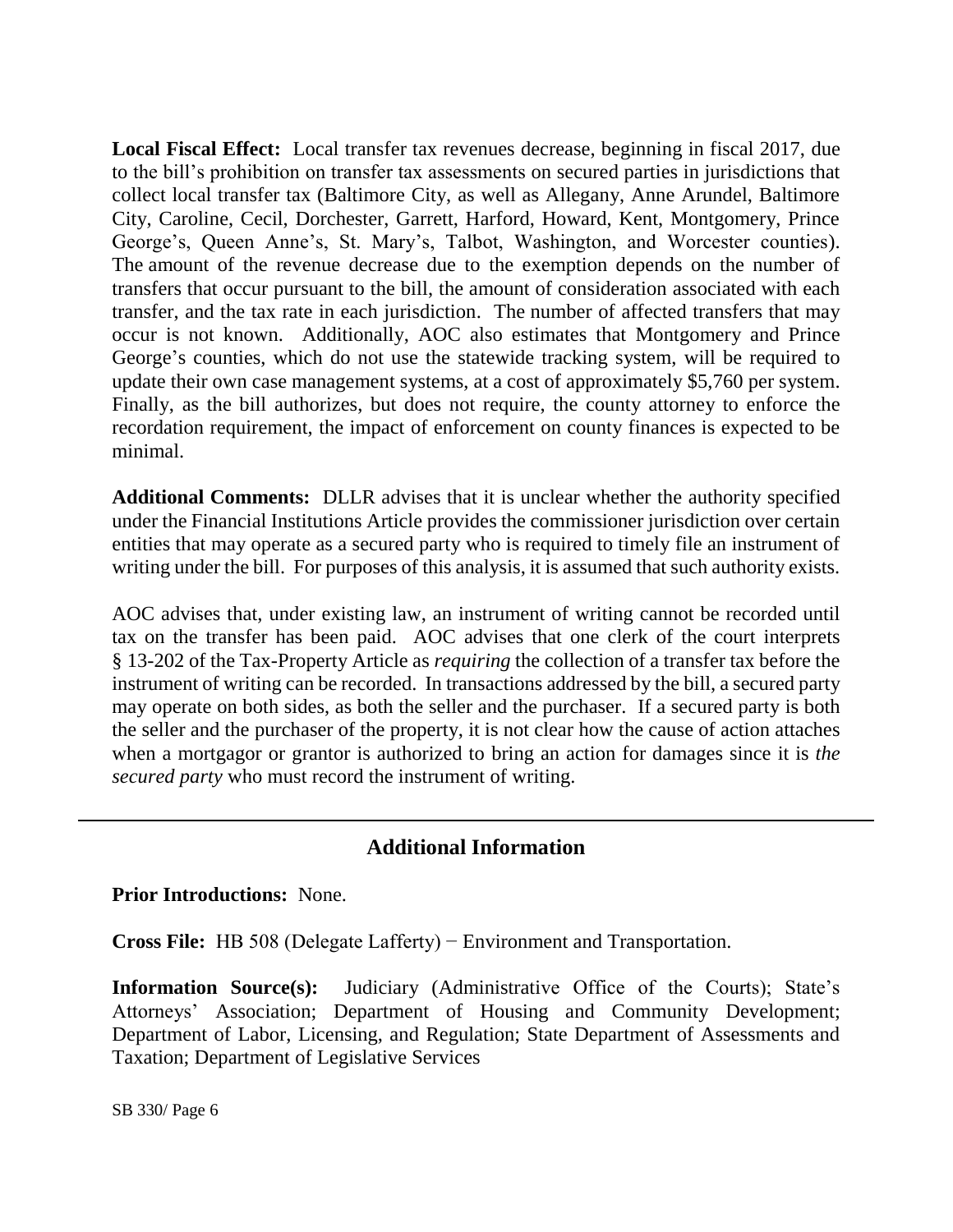Fiscal Note History: First Reader - February 8, 2016 mel/kdm

Analysis by: Nathan W. McCurdy Direct Inquiries to:

(410) 946-5510 (301) 970-5510